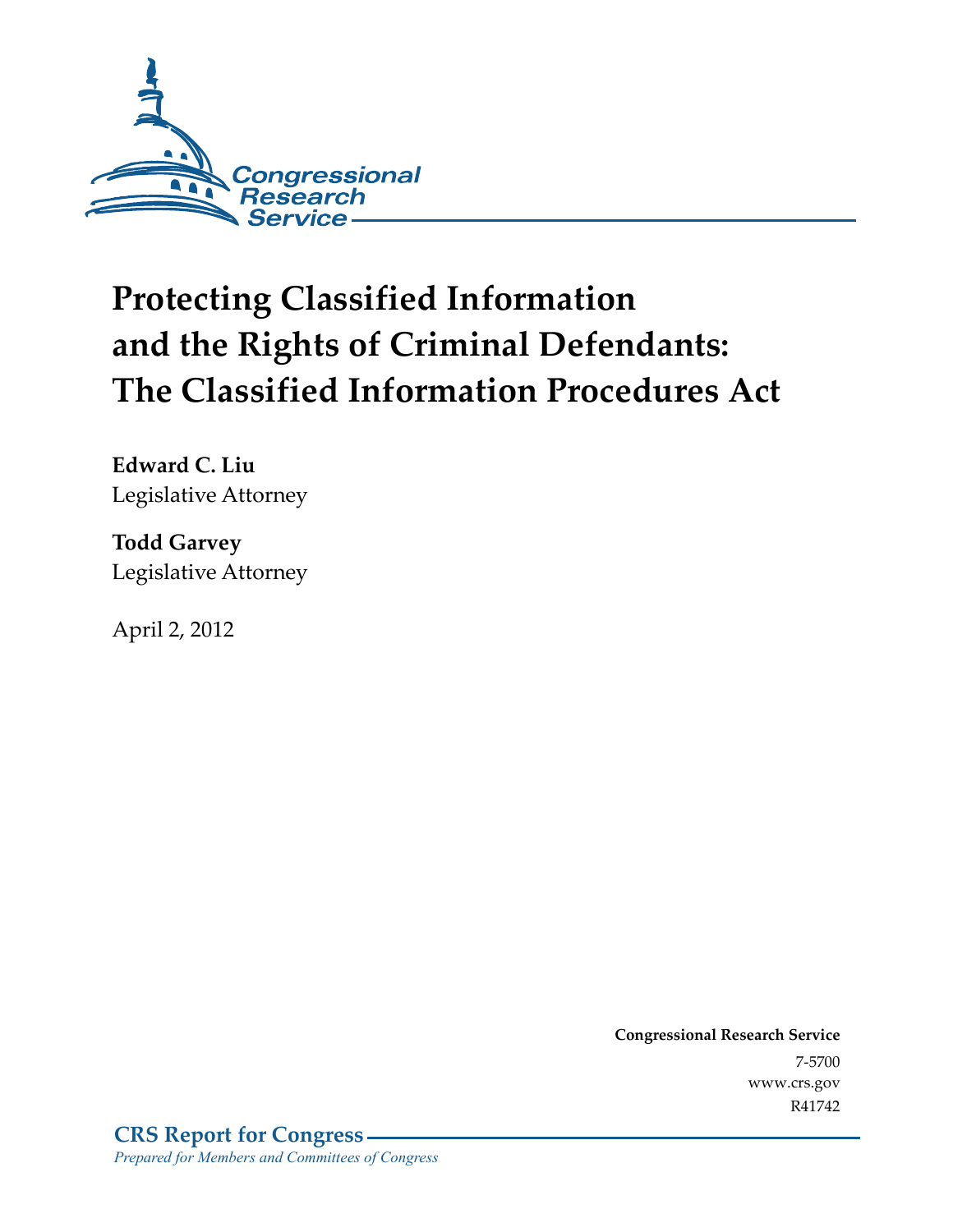## **Summary**

A criminal prosecution involving classified information may cause tension between the government's interest in protecting classified information and the criminal defendant's right to a constitutionally valid trial. In some cases, a defendant may threaten to disclose classified information in an effort to gain leverage. Concerns about this practice, referred to as "graymail," led the 96<sup>th</sup> Congress to enact the Classified Information Procedures Act (CIPA) to provide uniform procedures for prosecutions involving classified information.

The Classified Information Procedures Act (CIPA) provides criminal procedures that permit a trial judge to rule on the relevance or admissibility of classified information in a secure setting. It requires a defendant to notify the prosecution and the court of any classified information that the defendant may seek to discover or disclose during trial. During the discovery phase, CIPA authorizes courts to issue protective orders limiting disclosure to members of the defense team that have obtained adequate security clearances, and to permit the government to use unclassified redactions or summaries of classified information that the defendant would normally be entitled to receive.

If classified information is to be introduced at trial, the court may allow substitutes of classified information to be used, so long as they provide the defendant with substantially the same ability to present a defense and do not otherwise violate his constitutional rights. Among the rights that may be implicated by the application of CIPA in a criminal prosecution are the defendant's right to have a public trial, to be confronted with the witnesses against him, and to have the assistance of counsel. CIPA may also be implicated by the obligation of the prosecution to provide the defendant, under *Brady v. Maryland*, with exculpatory information in its possession, and to provide the defendant with government witnesses' prior written statements pursuant to the Jencks Act.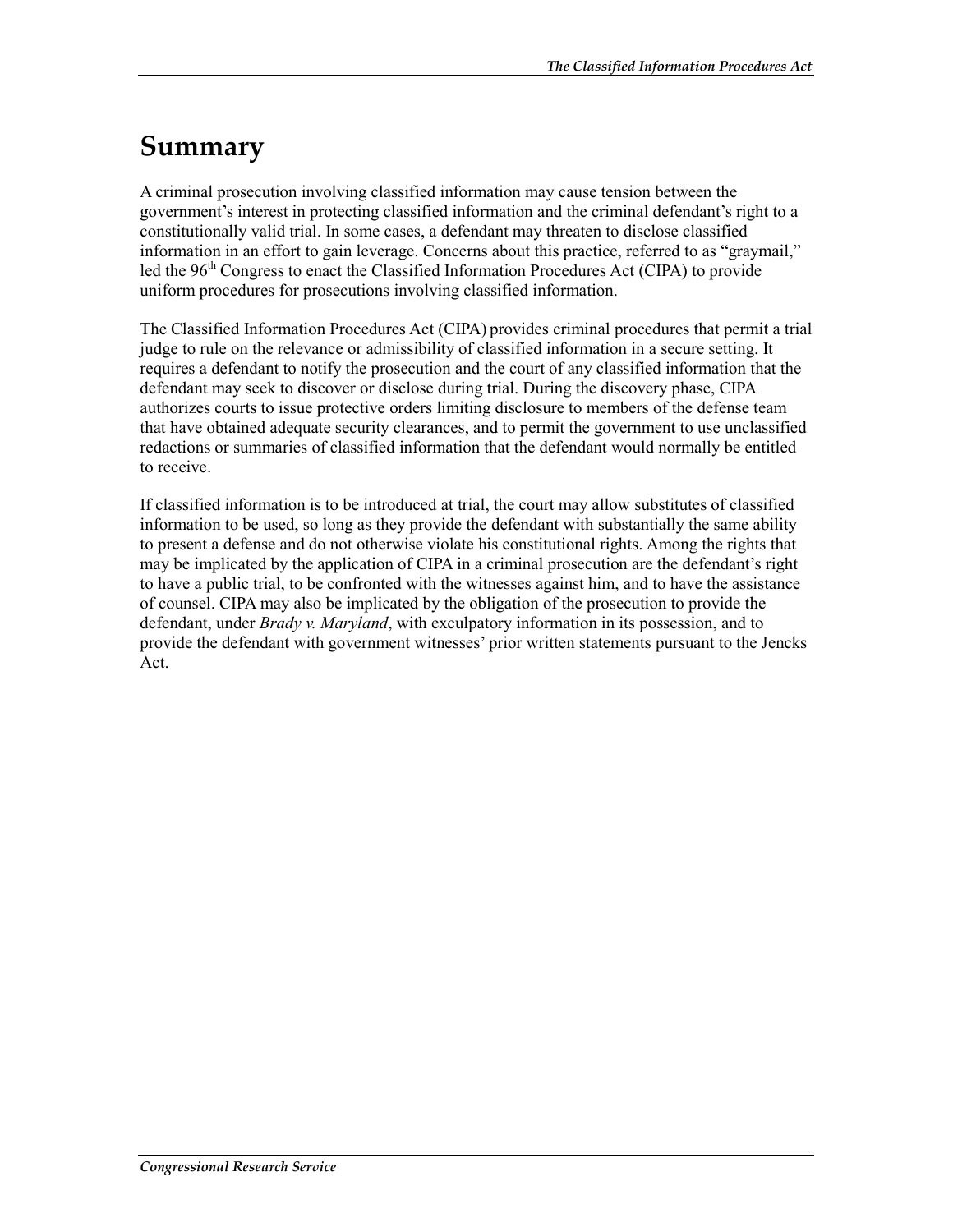## **Contents**

## Contacts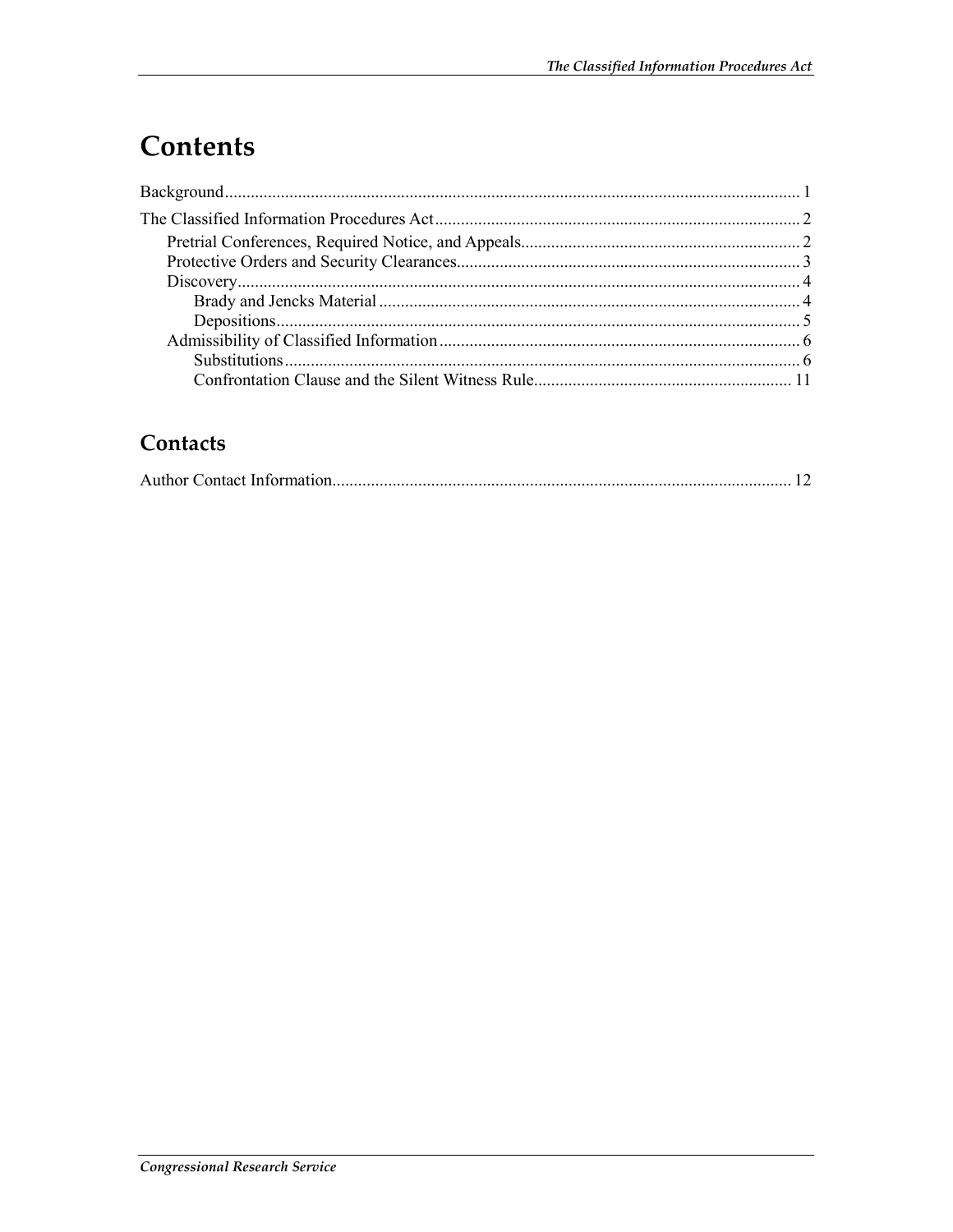riminal prosecutions involving classified information inherently create a tension between the government's legitimate interest in protecting sensitive national security information, and a criminal defendant's rights under the United States Constitution and federal law. In Triminal prosecutions involving classified information inherently create a tension bet<br>the government's legitimate interest in protecting sensitive national security informated<br>and a criminal defendant's rights under the U brought by simply forgoing prosecution in order to safeguard overriding national security concerns.

"Graymail" colloquially refers to situations where a defendant may seek to introduce tangentially related classified information solely to force the prosecution to dismiss the charges against him.<sup>1</sup> However, in other cases, classified information may actually be material to the defense, and excluding it would violate the defendant's constitutional rights.

This tension was the primary factor leading to the  $96<sup>th</sup>$  Congress's enactment of the Classified Information Procedures Act (CIPA), <sup>2</sup> which "provides pretrial procedures that will permit the trial judge to rule on questions of admissibility involving classified information before introduction of the evidence in open court."<sup>3</sup> These procedures are intended to provide a means for the court to distinguish instances of graymail from cases in which classified information is actually material to the defense.

## **Background**

Before discussing the specifics of the Classified Information Procedures Act in criminal prosecutions, this report will first provide a general overview of the government's ability to restrict disclosure in civil litigation by asserting the state secrets privilege. The state secrets privilege is a judicially created evidentiary privilege that allows the government to resist courtordered disclosure of information during civil litigation, if there is a reasonable danger that such disclosure would harm the national security of the United States. Although the common law privilege has a long history, the Supreme Court first described the modern analytical framework of the state secrets privilege in the 1953 case of *United States v. Reynolds.*<sup>4</sup>

If the state secrets privilege is appropriately invoked in civil litigation, it is absolute and the disclosure of the underlying information cannot be compelled by the court. Still, a valid invocation of the privilege does not necessarily require dismissal of the claim. In *Reynolds*, for instance, the Supreme Court did not dismiss the plaintiffs' claims, but rather remanded the case to determine whether the claims could proceed absent the privileged evidence.<sup>5</sup> Yet, significant controversy has arisen with respect to the question of how a case should proceed in light of a successful claim of privilege. Courts have varied greatly in their willingness to either grant government motions to dismiss a claim in its entirety or allow a case to proceed "with no consequences save those resulting from the loss of evidence."<sup>6</sup> Whether the assertion of the state

<sup>1</sup> <sup>1</sup> *See* S. REPT. 96-823 at 1-4 (part of the legislative history of CIPA).

<sup>2</sup> P.L. 96-456, *codified at* 18 U.S.C. app. 3 §1-16.

<sup>&</sup>lt;sup>3</sup> S.REPT. 96-823, at 1.

<sup>4</sup> 345 U.S. 1 (1953).

<sup>5</sup> *Id.* 

<sup>&</sup>lt;sup>6</sup> Mohamed v. Jeppesen Dataplan, Inc., 614 F.3d 1070, 1079 (9<sup>th</sup> Cir. 2010) (holding that there was no feasible way to litigate case alleging unlawful extraordinary rendition without disclosing privileged state secrets).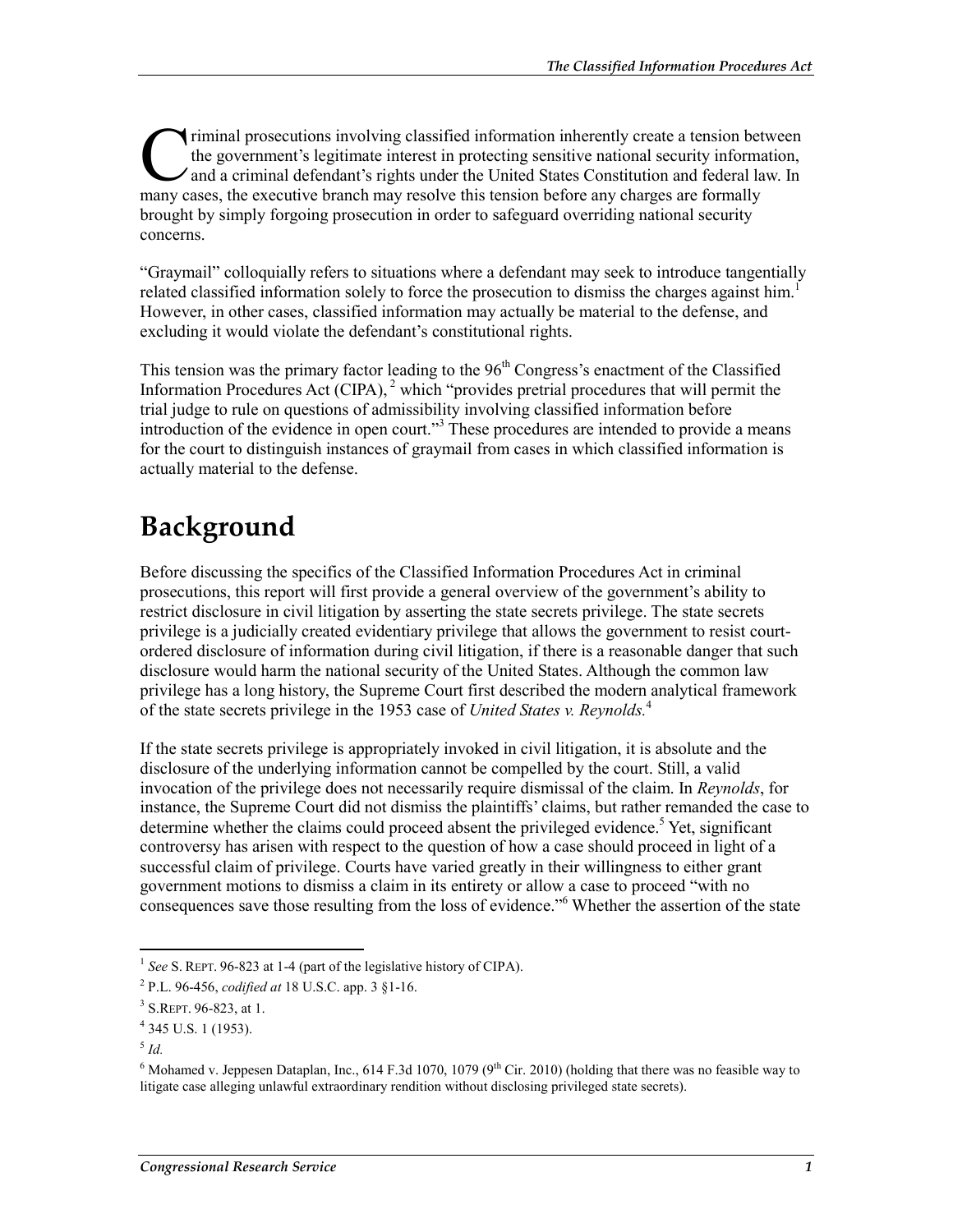secrets privilege is fatal to a particular suit, or merely excludes privileged evidence from further litigation, is a question that is highly dependent upon the specific facts of the case.

## **The Classified Information Procedures Act**

As the Second Circuit has noted, CIPA "presupposes a governmental privilege against disclosing classified information" in criminal matters.<sup>7</sup> Other courts have agreed that CIPA does not create any new privilege against the disclosure of classified information, $\frac{8}{3}$  but merely establishes uniform procedures to determine the materiality of classified information to the defense in a criminal proceeding.<sup>9</sup> Under CIPA, if the government objects to disclosure of classified information that is material to the defense, the court is required to accept that assertion without scrutiny, and impose nondisclosure orders upon the defendant.<sup>10</sup> However, in such cases the court is also empowered to dismiss the indictment against the defendant, or impose other sanctions that are appropriate.<sup>11</sup> Therefore, once classified information has been determined through the procedures under CIPA to be material, it falls to the government to elect between permitting the disclosure of that information or the sanctions the court may impose, including dismissal of charges against the defendant.

Prosecutions implicating classified information can be factually varied, but an important distinction that may be made among them is from whom information is being kept. In cases where the defendant is already privy to some classified information, the government may be seeking to prevent disclosure to the general public. However, in the case of terrorism prosecutions, the more typical situation is likely to be the introduction of classified information as part of the prosecution's case against the defendant. In these cases, protective orders preventing disclosure to the defendant, as well as to the public, may be sought by the government. Constitutional issues related to withholding classified information from a criminal defendant arise during two distinct phases of criminal litigation. First, issues may arise during the discovery phase when the defendant requests and is entitled to classified information in the possession of the prosecution. Secondly, issues may arise during the trial phase, when classified information is sought to be presented to the trier-of-fact as evidence of the defendant's guilt. The issues implicated during both of these phases are discussed below.

### **Pretrial Conferences, Required Notice, and Appeals**

CIPA contains a number of provisions that are intended to create opportunities to resolve issues related to the use of classified information in advance of trial, in a secure setting. For example, at any time after charges have been filed against a defendant, any party may request a pretrial

<sup>&</sup>lt;sup>7</sup> U.S. v. Aref, 533 F.3d 72, 78-79 (2<sup>nd</sup> Cir. 2008) (holding that the state secrets privilege may be asserted in criminal prosecutions, subject to the procedures in CIPA, to bar disclosure of classified evidence that is not relevant and helpful to the defense).

<sup>8</sup> U.S. v. Mejia, 448 F.3d 436, 455 (D.C. Cir. 2006). *See also* U.S. v. Yunis, 867 F.2d 617, 621 (D.C. Cir. 1989).

<sup>&</sup>lt;sup>9</sup> The legislative history of CIPA states that "it is well-settled that the common law state secrets privilege is not applicable in the criminal arena." H.REPT. 96-831 pt. 1, at n.12. *But*, *see* U.S. v. Aref, 533 F.3d 72 at 79 (observing that this statement in the legislative history "sweeps too broadly").

 $10$  18 U.S.C. app. 3,  $\delta$ 6(e)(1).

 $11$  18 U.S.C. app. 3,  $\S6(e)(2)$ .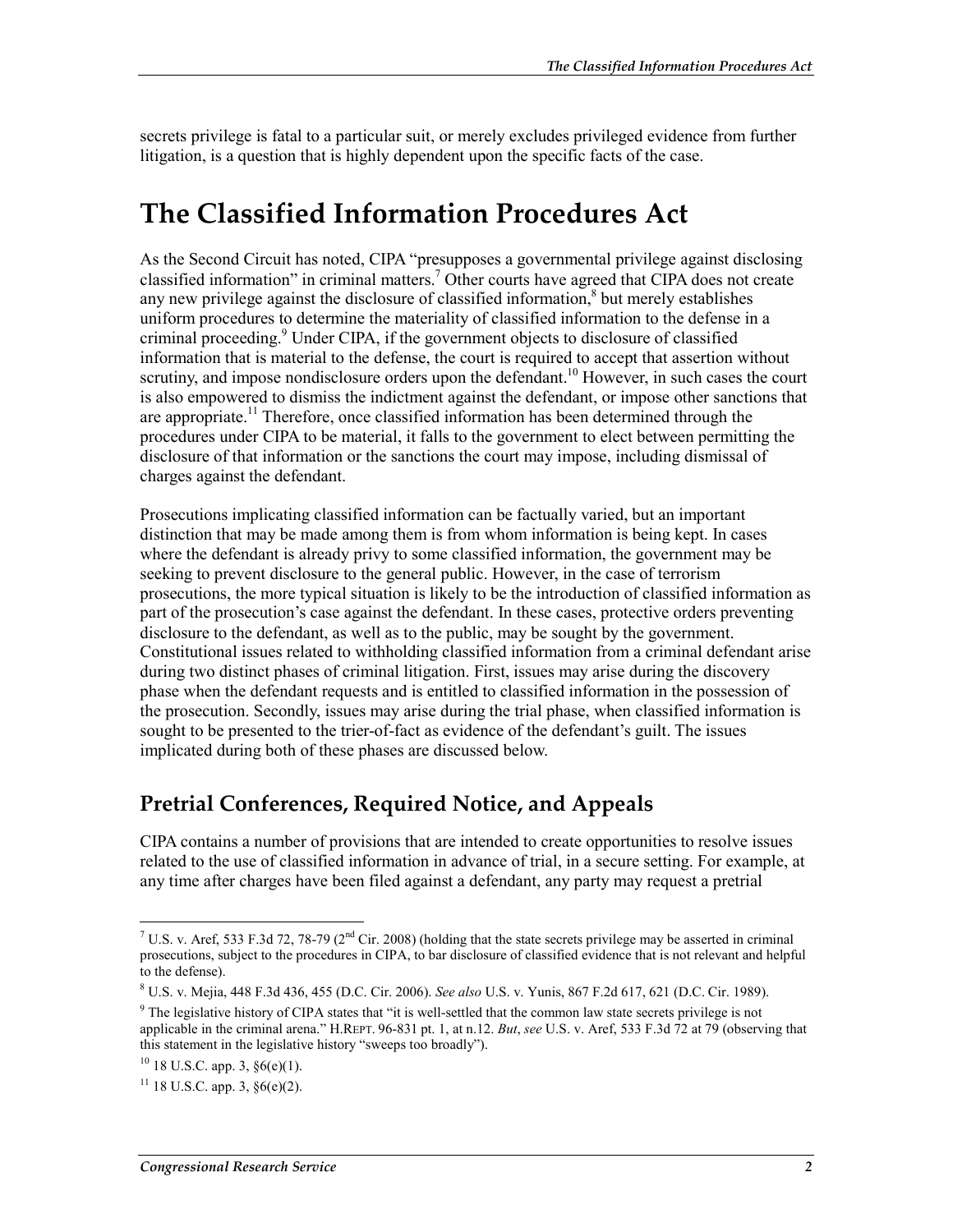conference to discuss issues related to the potential disclosure of classified information. Among the issues that may be discussed are schedules for discovery requests and hearings to determine the relevance, admissibility, and materiality of classified information.<sup>12</sup>

CIPA also requires a defendant to notify the court and the prosecution of any classified information that he reasonably expects to disclose or cause the disclosure of.<sup>13</sup> If a defendant fails to provide such notice, he may be penalized by being precluded from using such evidence at trial. $14$ 

In order to ensure that the disclosure of classified information is not premature, the government may also take an interlocutory appeal of any CIPA ruling, rather than waiting until a trial has concluded. In this way, the government does not have to risk disclosure of classified information that would later have been determined by a reviewing court to be protected.<sup>15</sup> Such appeals will be expedited by the court of appeals.<sup>16</sup>

### **Protective Orders and Security Clearances**

In order to safeguard classified information that is disclosed, CIPA authorizes courts to issue protective orders prohibiting or restricting the disclosure of such classified information.<sup>17</sup> In some cases, protective orders may limit disclosure to individuals or attorneys who have received a security clearance from the government. However, some defendants may be ineligible for the necessary security clearances. In these cases, courts may issue protective orders prohibiting cleared counsel from sharing any classified information with the defendant.<sup>18</sup> In the event that the defendant's attorneys are also unable to obtain the necessary security clearances, courts have appointed counsel with the necessary security clearance to represent the defendant in matters where disclosure of classified information may be necessary. However, the cleared counsel may be prohibited from disclosing the classified information to the uncleared defendant or uncleared defense counsel.

For example, in *In re Terrorist Bombings of United States Embassies in East Africa*, the court entered a protective order limiting disclosure of classified material to persons who had obtained sufficient security clearances.<sup>19</sup> The defendant's attorneys were able to obtain security clearances, but the defendant was not.<sup>20</sup> Because of this, the defendant's attorneys were unable to share with their client all the information they learned from the classified documents.<sup>21</sup> Other facts, deemed

<u>.</u>

 $^{21}$  *Id.* 

 $12$  18 U.S.C. app. 3, §2.

<sup>13 18</sup> U.S.C. app. 3, §5(a).

<sup>&</sup>lt;sup>14</sup> 18 U.S.C. app. 3, §5(b).

<sup>&</sup>lt;sup>15</sup> 18 U.S.C. app. 3,  $\S7(a)$ . An appeal may be taken after any ruling under CIPA authorizing the disclosure of classified information, imposing sanctions for nondisclosure of classified information, or refusing to issue a protective order sought by the United States.

<sup>&</sup>lt;sup>16</sup> 18 U.S.C. app. 3, §7(b). Interlocutory appeals taken during trial shall be argued within four days, and the appellate court will render its decision within four days after argument.

 $17$  18 U.S.C. app. 3, §3.

<sup>18</sup> *See* Brian Z. Tamanaha, *A Critical Review of The Classified Information Procedures Act*, 13 AM. J. CRIM. L. 277, 290, n.64, n.65 (1986).

<sup>&</sup>lt;sup>19</sup> In re Terrorist Bombings of US Embassies in East Africa, 552 F.3d 93, 118 (2d Cir. 2008).

<sup>20</sup> *Id.*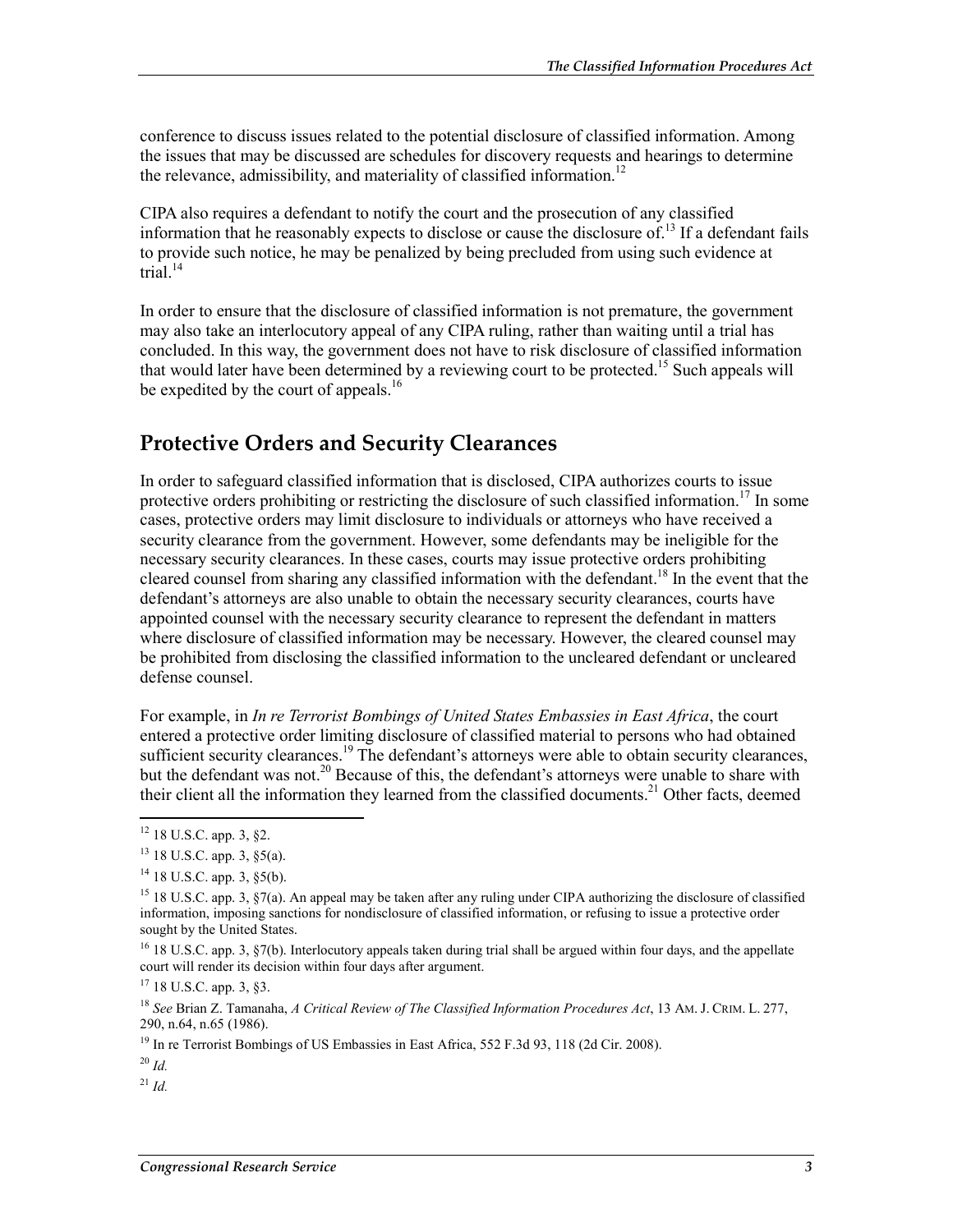by the court to be relevant to the defendant's case were declassified or stipulated by the government.

The defendant in this case argued that this restriction on communication violated his Sixth Amendment right to have the assistance of counsel. The Second Circuit rejected this claim, noting that the right to the assistance of counsel does not preclude every restriction on communication between defense counsel and the defendant.<sup>22</sup> In this case, the court believed that the restrictions were justified because the disclosure of the classified information "might constitute a particularly disastrous security breach—one that, perhaps, might place lives in danger.<sup>223</sup> Furthermore, the Second Circuit found that the restrictions were limited and carefully tailored because they permitted cleared defense counsel to discuss the "relevant facts" with the defendant.<sup>24</sup>

### **Discovery**

CIPA authorizes the court to permit the government to propose redactions to classified information provided to the defendant as part of discovery. Alternatively, the court may permit the government to summarize the classified information, or to admit relevant facts in lieu of providing discovery. The court may permit such procedures if the government submits a written statement explaining why the defendant is not entitled to the redacted information. The statement may be viewed by the court *ex parte* and *in camera*. 25 The mechanics of discovery in federal criminal litigation are governed primarily by the Federal Rules of Criminal Procedure (FED. R. CRIM. P.). These rules provide the means by which defendants may request information and evidence in the possession of the prosecution, in many cases prior to trial.

#### **Brady and Jencks Material**

There are two important classes of information that the prosecution must provide, if requested by the defendant: specifically *Brady* material and *Jencks* material. *Brady* material, named after the seminal Supreme Court case *Brady v. Maryland*<sup>26</sup> refers to information in the prosecution's possession which is exculpatory, or tends to prove the innocence of the defendant. For example, statements by witnesses that contradict or are inconsistent with the prosecution's theory of the case must be provided to the defense, even if the prosecution does not intend to call those witnesses. Prosecutors are considered to have possession of information that is in the control of agencies that are "closely aligned with the prosecution,"<sup>27</sup> but, whether information held exclusively by elements of the intelligence community could fall within this category does not appear to have been addressed.<sup>28</sup>

<sup>&</sup>lt;u>.</u>  $^{22}$  *Id.* at 127 (citing Perry v. Leeke, 488 U.S. 272 (1989) (holding that prohibiting communication between defendant and his attorney during 15 minute recess to avoid "coaching" of testimony did not violate defendant's right to assistance of counsel).

<sup>&</sup>lt;sup>23</sup> *Id.* at 128 (internal quotation marks and punctuation omitted).

 $^{24}$  *Id.* 

<sup>25 18</sup> U.S.C. app. 3, §4.

<sup>&</sup>lt;sup>26</sup> Brady v. Maryland, 373 U.S. 83 (1963) (holding that due process requires prosecution to turn over exculpatory evidence in its possession).

<sup>27</sup> United States v. Brooks, 966 F.2d 1500, 1503 (1992).

<sup>28</sup> *But*, *see* United States v. Libby, 429 F. Supp. 2d 1 (D.D.C. 2006) (in a prosecution involving the unauthorized disclosure of classified information, the CIA was closely aligned with special prosecutor for purposes of *Brady* based (continued...)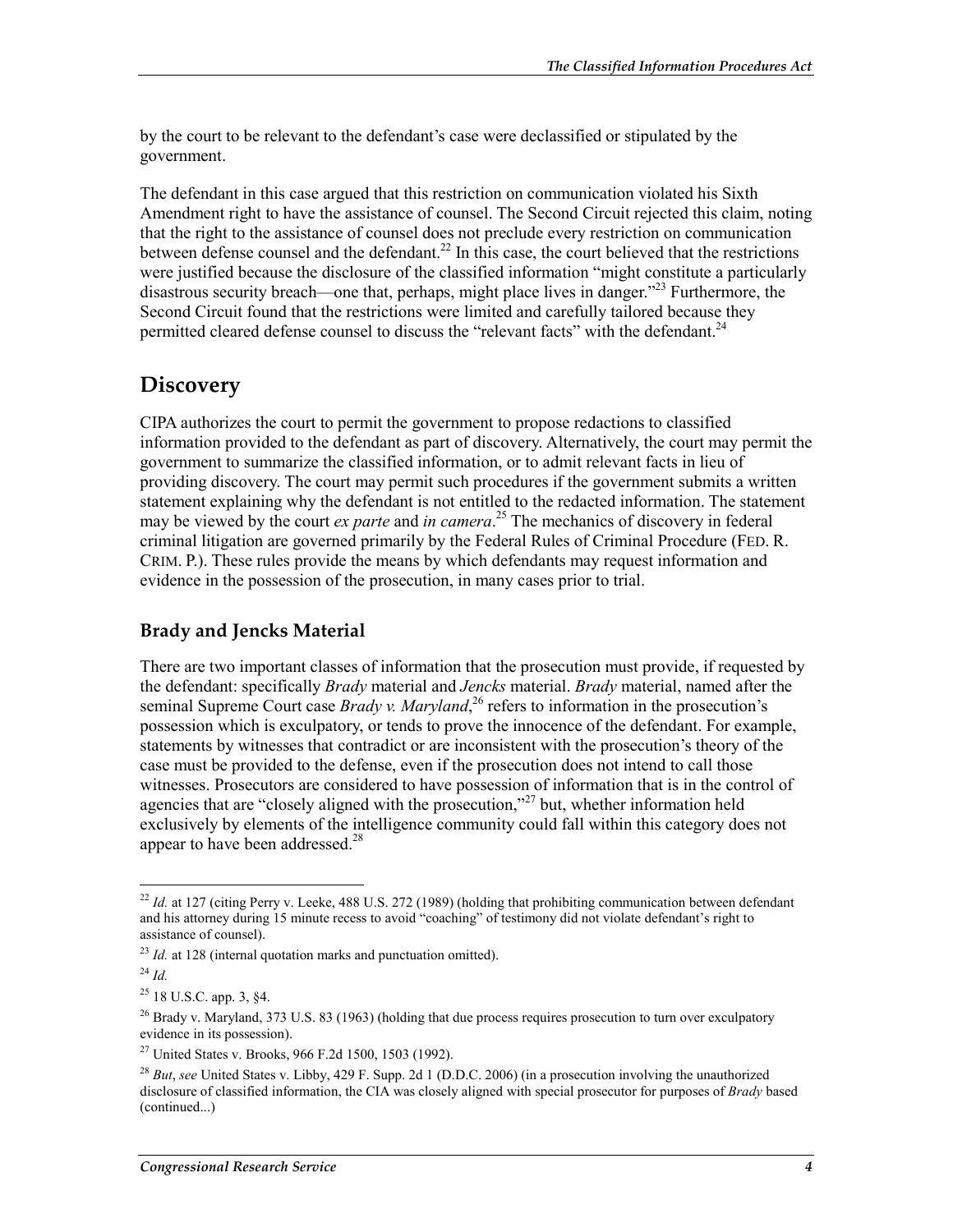*Jencks* material refers to written statements made by a prosecution witness who has testified or may testify. For example, this would include a report made by a witness called to testify against the defendant. In the Supreme Court's opinion in *Jencks v. United States*, 29 the Court noted the high impeachment value a witness's prior statements can have, both to show inconsistency or incompleteness of the in-court testimony. Subsequently, this requirement was codified by the Jencks Act.<sup>30</sup>

The operation of *Jencks* and *Brady* may differ significantly in the context of classified information. Under Section 4 of CIPA, which deals with disclosure of discoverable classified information, the prosecution may request to submit either a redacted version or a substitute of the classified information in order to prevent harm to national security.<sup>31</sup> While the court may reject the redacted version or substitute as an insufficient proxy for the original, this decision is made *ex parte* without the defendant's input. Classified information that is also *Jencks* or *Brady* material is still subject to CIPA and may be provided in a redacted or substituted form.<sup>32</sup>

#### **Depositions**

In some cases, the issue may not be the disclosure of a document or statement, but whether to grant the defendant pre-trial access to government witnesses. In *United States v. Moussaoui*, one issue was the ability of the defendant to depose "enemy combatant" witnesses who were, at the time the deposition was ordered, considered intelligence assets by the United States.<sup>33</sup> Under the FED. R. CRIM. P., a defendant may request a deposition in order to preserve testimony at trial.<sup>34</sup> In *Moussaoui*, the court had determined that a deposition of the witnesses by the defendant was warranted because the witnesses had information that could have been exculpatory or could have disqualified the defendant for the death penalty.<sup>35</sup> However, the government refused to produce the deponents, citing national security concerns. $36$ 

<sup>(...</sup>continued)

on the free flow of other documents between the CIA and the prosecutor).

 $^{29}$  Jencks v. U.S., 353 U.S. 657 (1957) (holding that, in a criminal prosecution, the government may not withhold documents relied upon by government witnesses, even where disclosure of those documents might damage national security interests).

<sup>&</sup>lt;sup>30</sup> *Codified at* 18 U.S.C. §3500. The Jencks Act provides definitions for so-called "Jencks material" and requires disclosure of such material to the defense, but only after the witness has testified.

<sup>31 18</sup> U.S.C. app. 3, §4.

<sup>&</sup>lt;sup>32</sup> *See* United States v. O'Hara, 301 F.3d 563, 569 (7<sup>th</sup> Cir. 2002) (holding that *in camera* examination and redaction of purported *Brady* material by trial court was proper).

<sup>&</sup>lt;sup>33</sup> United States v. Moussaoui, 382 F.3d 453 (4<sup>th</sup> Cir. 2004), *cert. denied*, Moussaoui v. U.S., 544 U.S. 931 (2005). Moussaoui was prosecuted for his involvement in the conspiracy to commit the terrorist attacks of September 11, 2001. While the U.S. Court of Appeals for the Fourth Circuit held that CIPA did not apply to the question of whether Moussaoui and his standby counsel would be allowed to depose enemy combatant witnesses, United States v. Moussaoui, 333 F.3d 509, 514-15 (4<sup>th</sup> Cir. 2003), both the district court and the Fourth Circuit looked to CIPA for guidance when considering the question, *see* 382 F.3d at 471 n. 20 and accompanying text. Further litigation of these issues was rendered moot when Zacarias Moussaoui subsequently entered a guilty plea.

 $34$  FED. R. CRIM. P. 15(a). The court should permit the deposition if there are exceptional circumstances and it is in the interest of justice.

<sup>35</sup> Moussaoui, 382 F.3d at 458, 473-475.

<sup>36</sup> *Id.* at 459.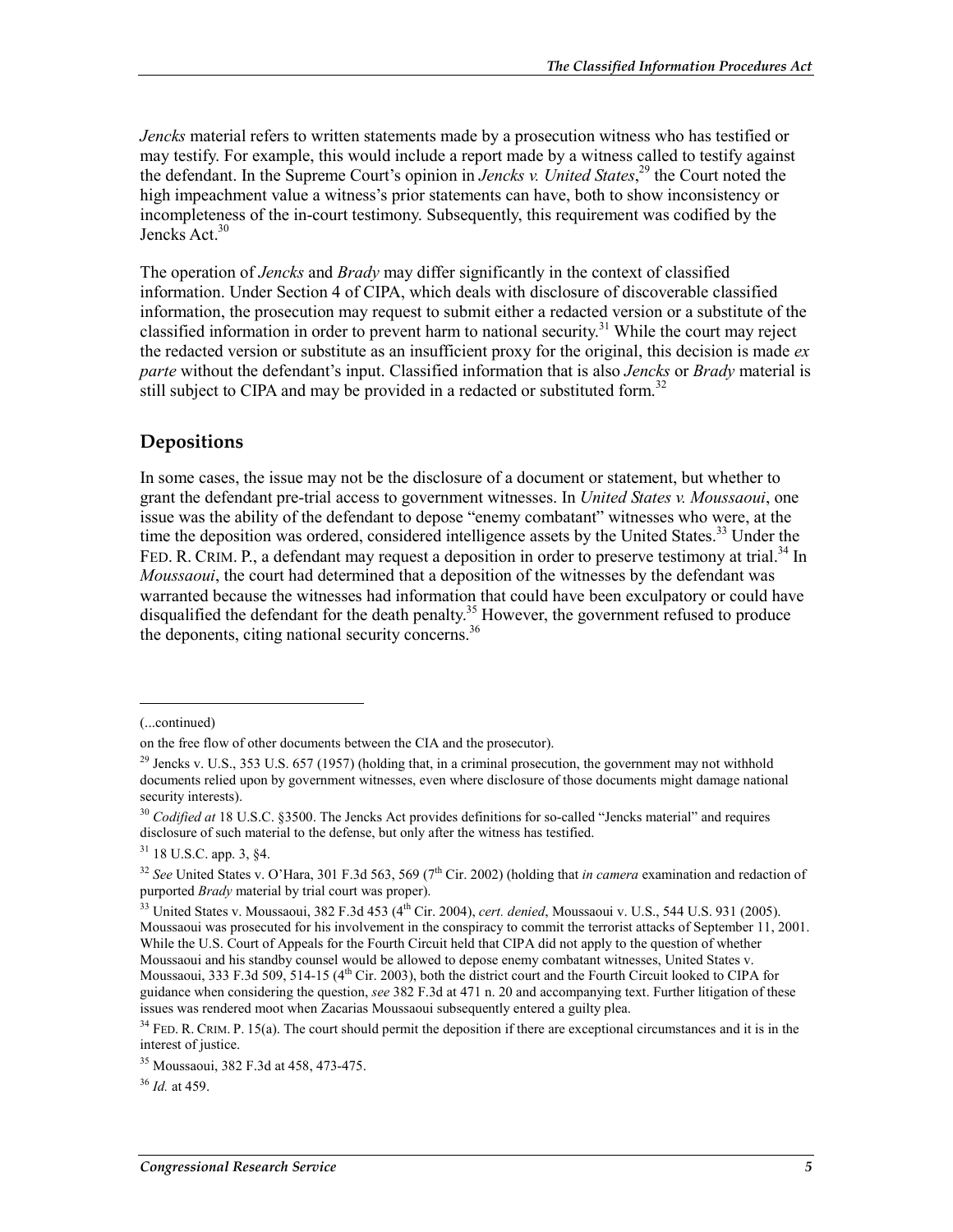In light of this refusal, the Fourth Circuit, noting the conflict between the government's duty to comply with the court's discovery orders and the need to protect national security, considered whether the defendant could be provided with an adequate substitute for the depositions. The court also noted that substitutes would necessarily be different from depositions, and that these differences should not automatically render the substitutes inadequate.<sup> $37$ </sup> Instead, the appropriate standard was whether the substitutes put the defendant in substantially the same position he would have been absent the government's national security concerns.<sup>38</sup> Here, the Fourth Circuit seemed to indicate that government-produced summaries of the witnesses' statements, with some procedural modifications, could be adequate substitutes for depositions.<sup>39</sup>

### **Admissibility of Classified Information**

CIPA provides the government with an opportunity to request a hearing to determine the use, relevance, or admissibility of any classified information that may be disclosed at trial. This hearing may be conducted *in camera* if the Attorney General certifies that a public proceeding might result in disclosure of classified information.<sup>40</sup> Before the hearing, the government may be required to give the defendant notice of what classified information is at issue and its relevancy to the charges against the defendant.<sup>41</sup>

#### **Substitutions**

If the court finds that classified information is admissible and authorizes its disclosure at trial, CIPA establishes a framework by which the government may petition the court to permit certain alterations to evidence in order to introduce the relevant information in an alternative form. These substitutions may occur during discovery or at trial. During discovery, a court may, "upon a sufficient showing," permit the government to "delete specified items of classified information," "substitute a summary of the information," or "substitute a statement admitting relevant facts that the classified information would tend to prove."<sup>42</sup> Prior to the introduction of evidence at trial, a court may likewise permit the government to redact, summarize, or substitute classified information, but only so long as the substitution "provide[s] the defendant with substantially the same ability to make his defense as would disclosure of the specific classified information.<sup>543</sup>

If the substitute is rejected by the court, disclosure of classified information may still be prohibited if the Attorney General files an affidavit with the court objecting to disclosure.<sup>44</sup> However, if the Attorney General files such an objection, the court may dismiss the indictment;

<sup>1</sup> <sup>37</sup> *Id.* at 477.

<sup>38</sup> *Id.*

<sup>&</sup>lt;sup>39</sup> *Id.* at 479-483. The precise form of the deposition substitutes is unclear as significant portions of the Fourth Circuit's opinion dealing with the substitute were redacted.

 $40$  18 U.S.C. app. 3,  $\S6(a)$ .

<sup>41 18</sup> U.S.C. app. 3, §6(b).

<sup>42 18</sup> U.S.C. app 3. §4.

 $43$  18 U.S.C. app 3.  $\delta$ 6(c)(1).

 $44$  18 U.S.C. app. 3,  $§6(e)(1)$ .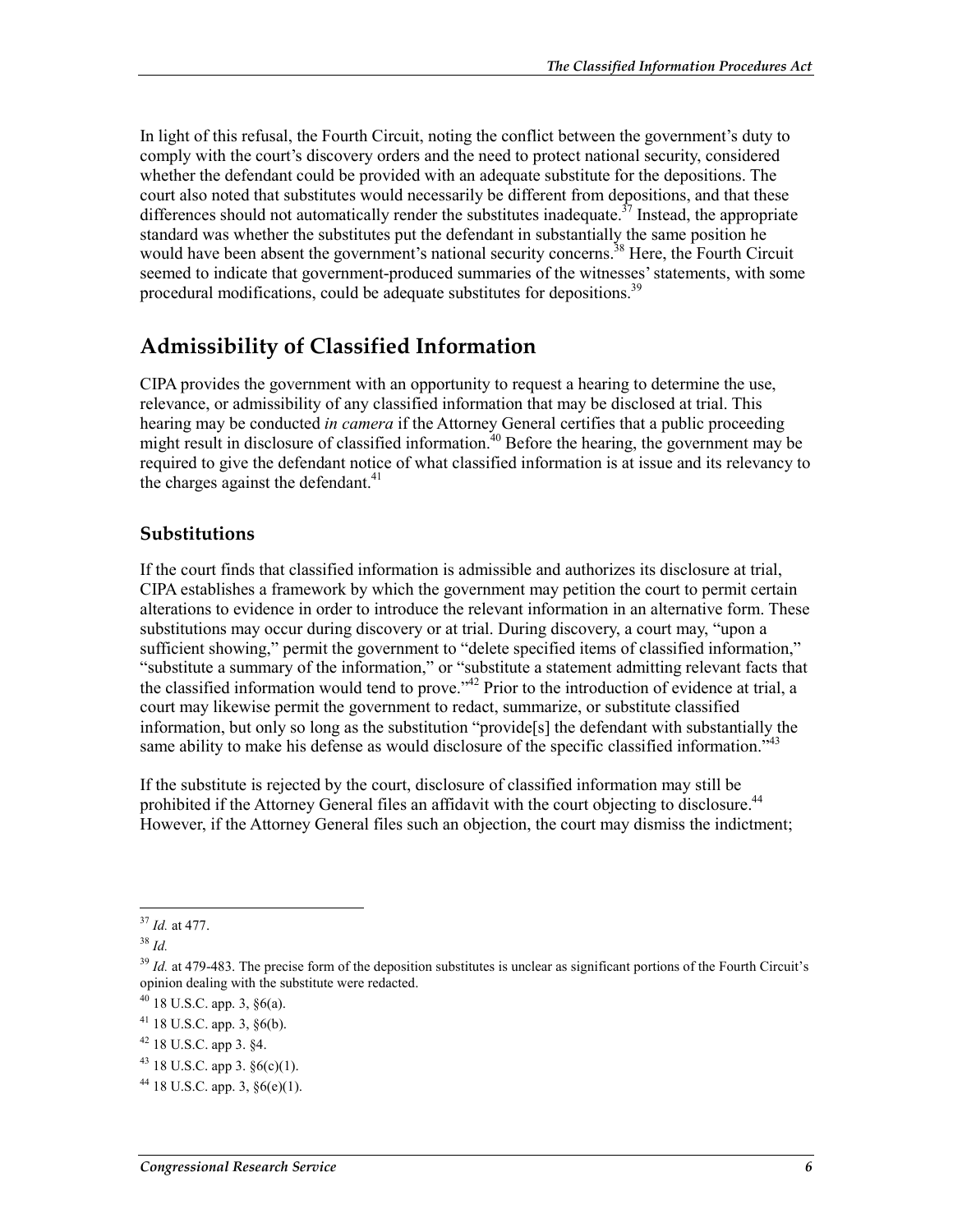find against the government on any pertinent issue; strike testimony; or take any other action as may be appropriate in the interests of justice.<sup>45</sup>

Two recent CIPA cases, both of which involve federal prosecutions of former intelligence officials for allegedly disclosing classified information,46 provide insight into the scope of a court's authority to permit evidentiary substitutions. In *U.S. v. Drake*, a federal district court considered whether the government could be permitted to submit evidentiary substitutions for unclassified, but otherwise protected, information.<sup>47</sup> In *U.S. v. Sterling*, the court heard arguments as to whether the prosecution was limited to offering evidentiary substitutions for evidence introduced by the defendant, as opposed to evidence the prosecution sought to introduce in its own case-in-chief.<sup>48</sup>

#### *Substitutions for Unclassified Information*

Section 6(c) of CIPA specifically provides the government with the authority to make evidentiary substitutions for *classified* information during a criminal prosecution.<sup>49</sup> However, in some cases prosecutors have also sought to submit substitutions for *unclassified* information that the government believes would threaten national security if disclosed as part of the evidentiary record. For example, in *U.S. v. Drake*, the government sought to make substitutions for evidence that, though not classified, was protected under a separate statutory evidentiary privilege expressly applicable to the National Security Agency (NSA).<sup>50</sup>

The *Drake* case involved an unauthorized disclosure prosecution against a former NSA employee under the Espionage Act. Drake was accused of leaking classified information relating to the NSA Inspector General investigation that found that the agency had inefficiently used resources in developing a specific secret program. <sup>51</sup> After a series of CIPA hearings in which the court determined which classified information sought by the defense was relevant and admissible, the government provided the court with proposed evidentiary substitutions for admissible evidence that included substitutions and redactions for both classified and unclassified evidence.<sup>52</sup> As to the substitutions of unclassified evidence, the government argued that though not classified, the evidence was "protected material" under 50 U.S.C. Section 402—a statutory privilege that protects against the "disclosure of the organization or any function of the National Security Agency, or any information with respect to the activities thereof  $\ldots$ <sup>553</sup> In short, the government asserted that admissibility decisions under CIPA, including determinations of the adequacy of a

<u>.</u>

 $45$  18 U.S.C. app. 3,  $§6(e)(2)$ .

<sup>&</sup>lt;sup>46</sup> The Obama Administration has undertaken a number of prosecutions relating to the disclosure of classified information. *See* CRS Report R41404, *Criminal Prohibitions on the Publication of Classified Defense Information*, by Jennifer K. Elsea.

<sup>47</sup> U.S. v. Drake, 2011 U.S. Dist. LEXIS 60770 (D. Md. 2011).

<sup>48</sup> U.S. v. Sterling, Criminal No. 1:10CR485 (E.D. Va. 2011).

 $49$  18 U.S.C. app 3.  $\S6(c)(1)$ .

<sup>50</sup> U.S. v. Drake, 2011 U.S. Dist. LEXIS 60770 (D. Md. 2011).

 $<sup>51</sup>$  The Thomas Drake prosecution was ultimately unsuccessful as major charges brought under the Espionage Act were</sup> dropped and Drake eventually pleaded guilty to a misdemeanor charge of exceeding the authorized use of a government computer. *See* Ellen Nakashima, "Ex-NSA Official Thomas Drake to Plead Guilty to Misdemeanor," Wash. Post, June 9, 2011.

<sup>52</sup> U.S. v. Drake, 2011 U.S. Dist. LEXIS 60770, 1-2 (D. Md. 2011).

<sup>53 50</sup> U.S.C. §402 note; National Security Agency Act of 1959, P.L. 86-36, §6(a) (1959).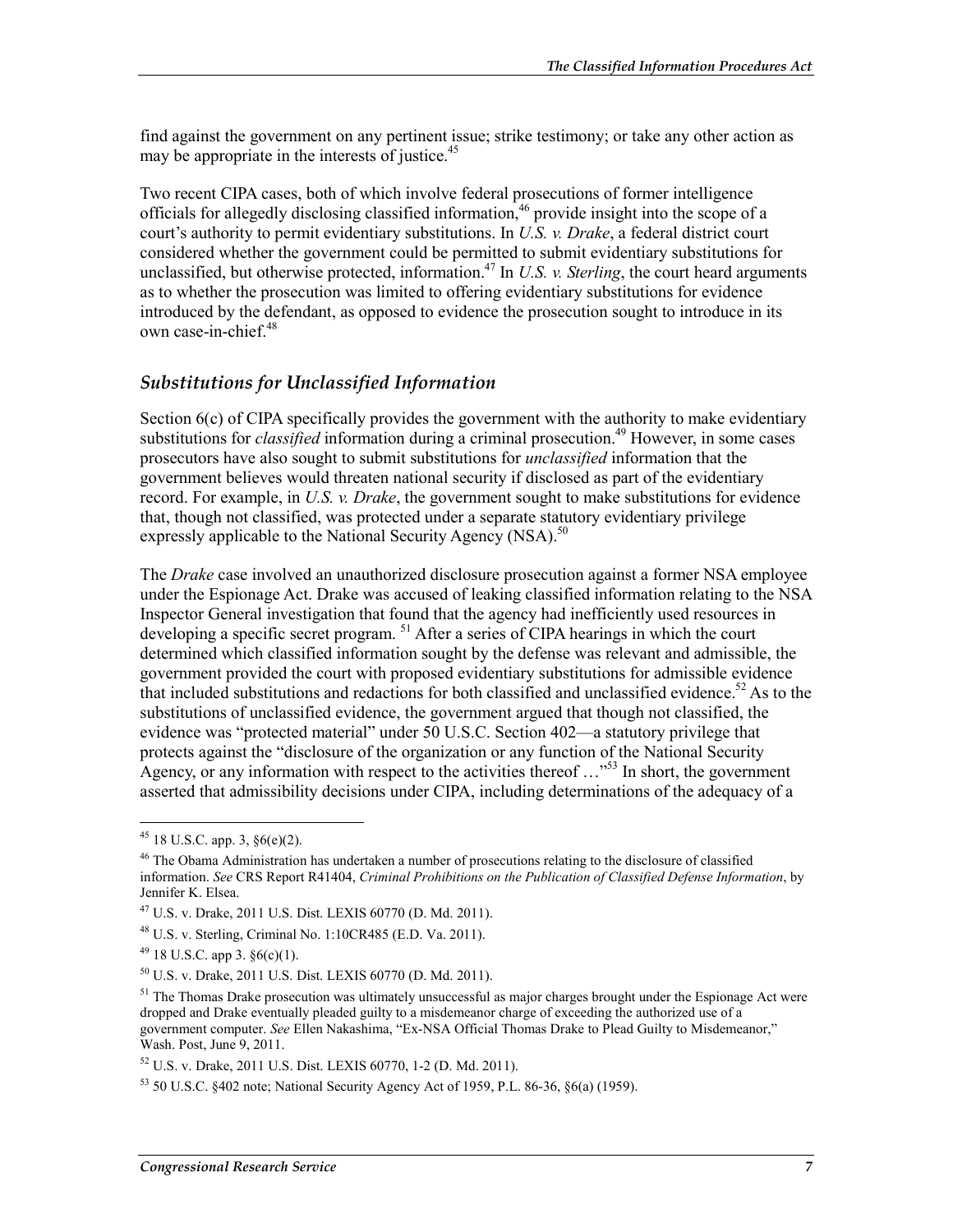substitution, remained subject to statutory, military, and other traditional common law privileges, as CIPA had never altered "the existing law governing the admissibility of evidence."<sup>54</sup> In addition, the government argued that courts retain "inherent authority outside of CIPA to resolve the legal and evidentiary issues relating to the protected information through the use of substitutions<sup>"55</sup>

The defense objected to the government's proposed use of substitutions for unclassified evidence—arguing that CIPA provided the exclusive basis upon which a court could permit substitutions for evidence in a criminal case.<sup>56</sup> As CIPA, by its terms, applied only to classified information, the court had no grounds to permit substitutions, redactions, or summaries with respect to unclassified information. Even if the court had authority to permit substitutions for unclassified information protected by a valid privilege, the defense asserted that the NSA privilege, which had previously only been asserted in civil cases, had no application in a criminal  $\arctan 57$ 

The federal district court held that the government was permitted to submit substitutions for unclassified information protected under the NSA's statutory privilege, as CIPA does not "foreclose the consideration of substitutions for information based upon an assertion" of an otherwise applicable government privilege.<sup>58</sup> Relying on the U.S. Court of Appeals for the Fourth Circuit (Fourth Circuit) decision in *U.S. v. Moussaoui*, the district court determined that federal courts have the "authority to allow or reject substitutions for unclassified information that is protected by a Government privilege."<sup>59</sup> In *Moussaoui*, the defense had requested access to a witness for use at trial.<sup>60</sup> The government objected, noting that the witness in question was an enemy combatant, a national security asset, and, therefore, unavailable. The Fourth Circuit accepted the government's position, holding that although CIPA was not applicable to the unclassified testimony in question, the statute provided a "useful framework" for considering the appropriateness of substitutions. $61$  Thus, rather than providing the defense with unfettered access to the witness, the Fourth Circuit permitted the witness to be deposed with specific precautions.<sup>62</sup> Drawing an analogy to *Moussaoui*, the *Drake* court held that as long as the NSA privilege was applicable, the court was not prohibited from allowing substitutions for protected evidence. CIPA did not represent the exclusive means by which a court had the authority to permit evidentiary substitutions.<sup>63</sup>

The court next turned to whether the NSA privilege was applicable in a criminal prosecution. As no court had yet held that the NSA statutory privilege applied in criminal cases, the district court

<u>.</u>

<sup>&</sup>lt;sup>54</sup> Government's Memorandum of Law Regarding Application of Legal Privilege Under CIPA, U.S. v. Drake, Criminal No. 10 CR 00181 RDB (May 9, 2011) (citing U.S. v. Smith, 750 F.2d 1215, 1106 (4<sup>th</sup> Cir. 1990)).

<sup>55</sup> *Id*. at 7.

<sup>56</sup> Defendants Response to Governments Memorandum of Law Regarding Application of Legal Principles Under CIPA, U.S. v. Drake, Criminal No. 10 CR 00181 RDB (May 10, 2011).

<sup>57</sup> *Id*. at 5-7.

<sup>58</sup> U.S. v. Drake, 2011 U.S. Dist. LEXIS 60770 (D. Md. 2011) at 8.

<sup>59</sup> *Id*. at 11

 $60$  U.S. v. Moussaoui, 333 F.3d 509 (4<sup>th</sup> Cir. 2003).

<sup>61</sup> *Id*. at 513.

<sup>62</sup> *Id*.

<sup>63</sup> *Drake*, 2011 U.S. Dist. LEXIS 60770 at 11("[E]ven where CIPA does not apply, this court has authority to allow or reject substitutions for unclassified information that is protected by a Government privilege.").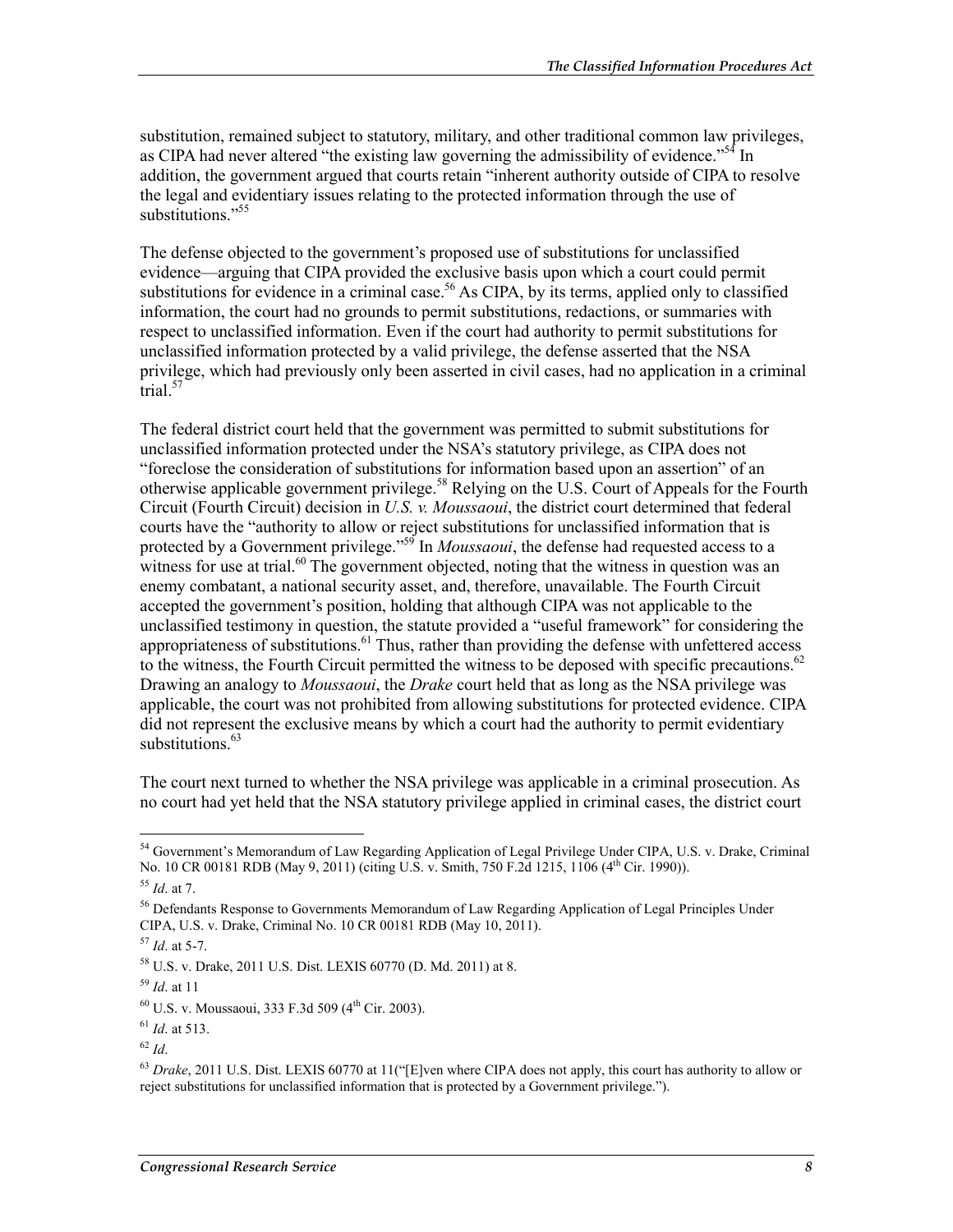looked to the analogous state secrets privilege—generally considered a common law evidentiary privilege with application primarily in the civil context—to inform its decision.<sup>64</sup> Citing a case from the U.S. Court of Appeals for the Second Circuit in which it was determined that the state secrets privilege was applicable to criminal cases,<sup>65</sup> the district court determined, by analogy, that the NSA privilege would similarly apply in the criminal context. Accordingly, as the NSA had asserted an applicable government privilege, the agency was free to submit substitutions for unclassified evidence protected under 50 U.S.C. Section 402.

#### *Substitutions for Prosecution Evidence and Defense Evidence*

A second dispute that has arisen in the context of allowing substituted evidence in criminal leak prosecutions has been whether CIPA permits the government to submit substitutions for its own evidence. Typically in CIPA cases, the defense will submit a 5(a) notice which provides the court and the prosecution with notice of any classified information that the defense reasonably expects to disclose or cause to be disclosed at trial. Following this submission, the court will generally hold CIPA hearings in which the court makes "all determinations concerning the use, relevance, or admissibility of classified information that would otherwise be made during the trial or pretrial proceedings."<sup>66</sup> After the court determines which evidentiary items are relevant and admissible, the government will generally propose any necessary substitutions for that evidence. Thus, substitutions generally are submitted in place of classified information that the defense expects to use in its own case. However, in *U.S. v. Sterling*, the government gave notice to the court that it also sought to submit substitutions for classified information it wished to introduce itself for use in its case-in-chief. $67$ 

*Sterling* involves the prosecution of a former Central Intelligence agency (CIA) officer for allegedly disclosing classified information to author James Risen.<sup>68</sup> During preliminary hearings in the case, the defense objected to the prosecution's use of substitutions for its own evidence. CIPA, the defense asserted, permitted the court to grant a request to use substituted evidence in only two scenarios: (1) under section four, in complying with the prosecution's discovery obligations, and (2) under section five and section six, for use "in lieu of classified information that the *defense* intends to use in any pretrial or trial proceeding."69 "Notably absent," argued the defense, "is any statutory provision allowing for the Government to use substitutions or redactions for information it seeks to introduce into evidence at trial."70 Although unable to cite to any previous cases that had interpreted CIPA as distinguishing between evidence introduced by the defense and evidence introduced by the prosecution, or any express language within the

<u>.</u>

<sup>&</sup>lt;sup>64</sup> *Id.* at 14-15 ("[T]his Court looks to the application of the closest evidentiary privilege to [the NSA privilege]—the common law privilege against disclosure of state secrets.").

<sup>&</sup>lt;sup>65</sup> U.S. v. Aref, 533 F.3d 72 (2<sup>nd</sup> Cir. 2008). Despite the decision in Aref, the application of the state secrets doctrine in the criminal context remains disputed. See, e.g., H.R. REP. NO. 96-831, pt. 1, at 15 n.12 (1980) ("[T]he common law state secrets privilege is not applicable in the criminal arena.").

<sup>66 18</sup> U.S.C. app 3. §6(a).

 $^{67}$  U.S. v. Sterling, Criminal No. 1:10CR485 (E.D. Va. 2011).

 $68$  The alleged disclosures related to "Operation Merlin," described as an "allegedly failed attempt by the CIA to have a former Russian scientist provide flawed nuclear weapon blueprints to Iran." U.S. v. Sterling, 2011 U.S. Dist. LEXIS 87514 (E.D. Va. July 29, 2011) at 1.

<sup>69</sup> Defendant's Response to Government's Motion for In Camera Hearings, U.S. v. Sterling, Criminal No. 1:10CR485  $(E.D. Va. August 19, 2011)$  at 2 (emphasis added).

 $70$  *Id*.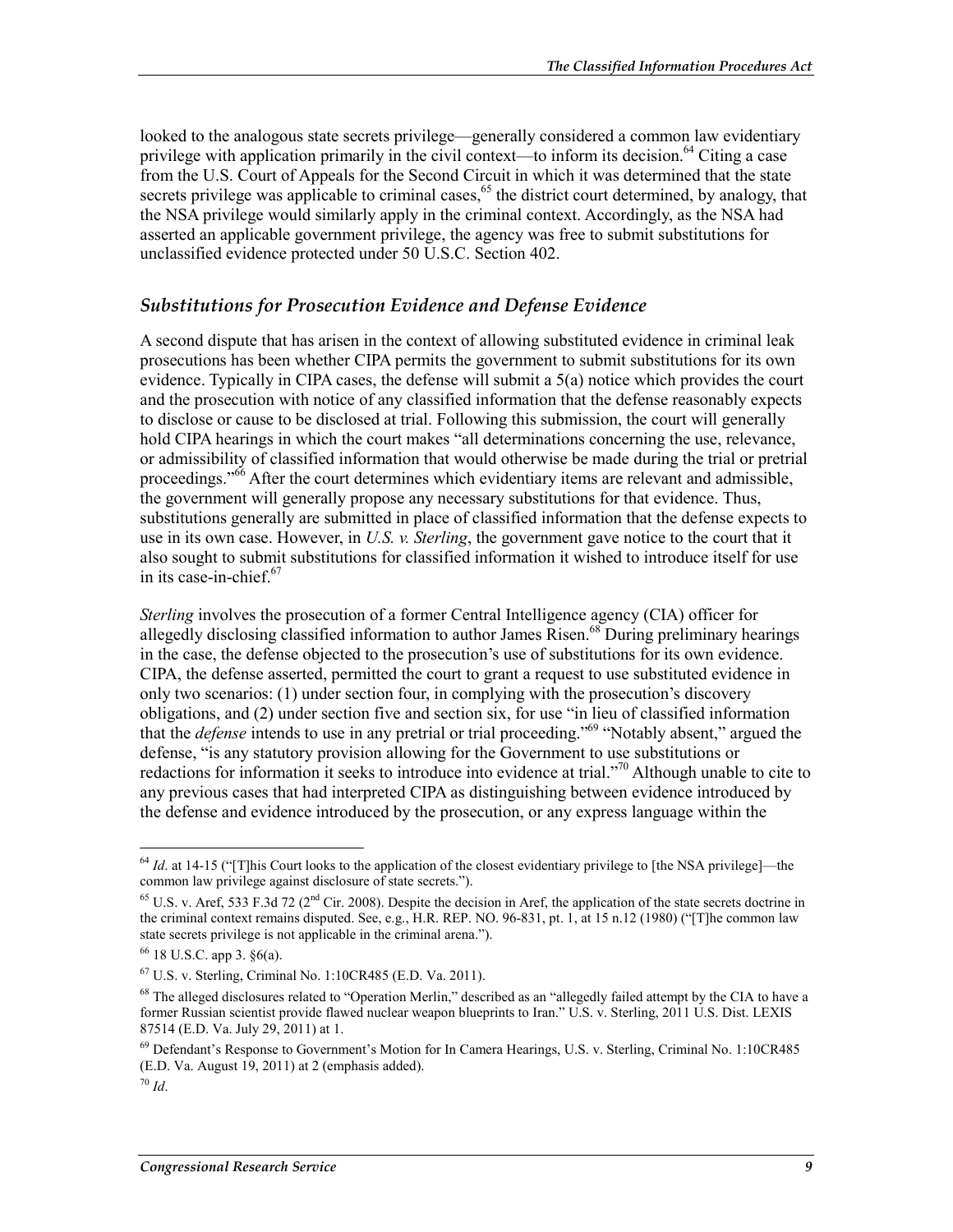statute that clearly made such a distinction, the defense relied upon the history and primary purposes of CIPA. First, the defense argued, the statute was "intended to implement procedures that allow for the defense to gain access to classified information so as not to impede a defendant's right to a fair trial."<sup>71</sup> Second, CIPA was enacted to combat the practice of "graymail," where a "criminal defendant threatens to reveal classified information during the course of his trial in the hope of forcing the government to drop the charge against him."<sup>7</sup> Neither concern, the defense argued, was triggered where the government is permitted to substitute evidence it seeks to present in its own case-in-chief.<sup>73</sup>

In response, the government argued that nothing in the text of CIPA distinguished between evidence submitted by the prosecution and evidence submitted by the defense.<sup>74</sup> CIPA authorizes the government to propose substitutions "upon *any* determination by the court authorizing the disclosure of specific classified information."<sup>75</sup> Neither sections four, six, nor eight of CIPA states that the provided substitution authority applies to defense evidence only. Additionally, contrary to the defense's reading of the legislative history, the government argued that while "graymail" was undoubtedly a concern, the legislative history suggests that Congress was concerned with the disclosure of any classified evidence at trial, regardless of which party introduced the evidence.<sup>76</sup> The government asserted that CIPA, when read as a whole, was enacted to establish procedures for use in criminal prosecutions involving classified information that prevents "the disclosure in the course of trial of the very information the laws seek to protect."<sup>77</sup> The substitution provisions of CIPA that exist to protect classified information, would, therefore, apply to any classified information that arises during trial, not simply classified information that the defense seeks to introduce.

The U.S. District Court for the Eastern District of Virginia rejected the defense's interpretation of CIPA. Instead, based on "reasons stated on the record during a sealed hearing," the court held that the government "will be permitted to use limited substitutions and redactions in exhibits subject to the court's determination that the exhibits are relevant, not cumulative, and not shown by the defense to be unfairly prejudicial."<sup>78</sup>

#### *Consequences*

Together, the *Drake* and *Sterling* cases reinforce that CIPA does not represent the exclusive means by which a court can prevent disclosure of sensitive or classified information within its own criminal proceedings. CIPA is not intended to alter the rules of evidence, and therefore does not affect traditional powers of the judiciary to craft certain methods for safeguarding protected

<sup>71</sup> *Id*. at 5.

<sup>72</sup> *Id*. at 6.

 $^{73}$  *Id.* ("[T]he government cannot graymail itself. It simply must make the election that is the natural consequence of its decision to prosecute: it must either declassify information it wishes to use in its case-in-chief or forego using that information.").

<sup>&</sup>lt;sup>74</sup> Government's Reply to Defendant's Response to Government's Motion for In Camera Hearings, U.S. v. Sterling, Criminal No. 1:10CR485 (E.D. Va. August 26, 2011).

 $75$  18 U.S.C. app 3.  $\S6(d)$  (emphasis added).

<sup>&</sup>lt;sup>76</sup> Government's Reply to Defendant's Response to Government's Motion for In Camera Hearings, U.S. v. Sterling, Criminal No. 1:10CR485 (E.D. Va. August 26, 2011) at 9-10.

<sup>77</sup> *Id*.

<sup>78</sup> Order, U.S. v. Sterling, Criminal No. 1:10CR485 (E.D. Va. August 30, 2011).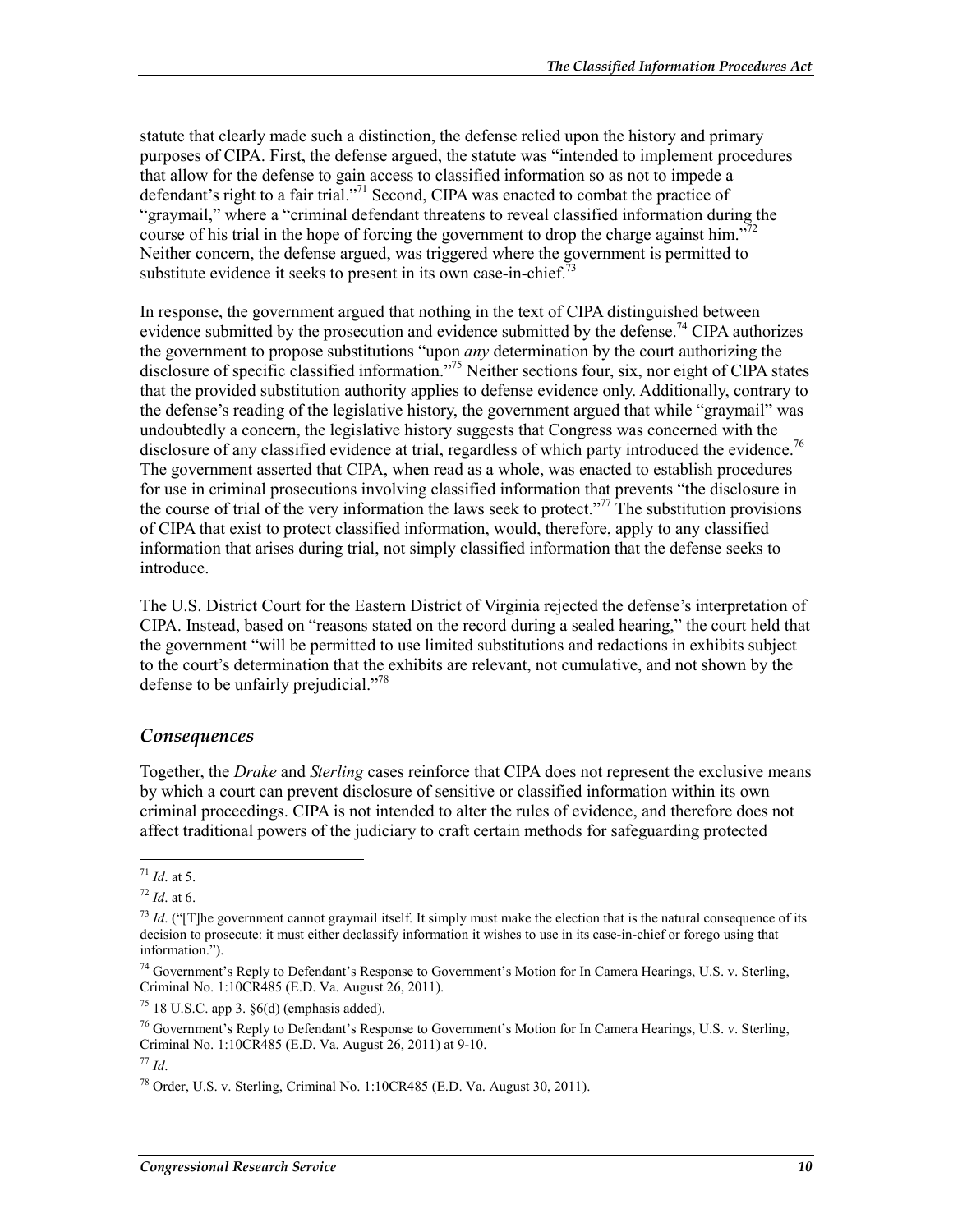information.<sup>79</sup> Thus, rather than imposing procedural limitations on the court, CIPA may be more accurately characterized as supplementing judicial authority to resolve evidentiary disputes in criminal cases involving classified information. Additionally, the statute has not been read by the courts as simply establishing a procedure by which defendants are provided with access to classified information necessary to their defense; rather, the statute also serves the broader purpose of protecting the disclosure of classified information generally, by providing the government with procedures for carrying out prosecutions without risking the disclosure of protected information.

#### **Confrontation Clause and the Silent Witness Rule**

In some cases, the use of CIPA procedures can also implicate constitutional concerns. As described above, there may be instances where disclosure of classified information to the defendant would be damaging to the national security. In these instances, the prosecution may seek to present evidence at trial in a manner that does not result in disclosure to the defendant. One proposed scenario might be the physical exclusion of the defendant from those portions of the trial, while allowing the defendant's counsel to remain present.<sup>80</sup> However, such proceedings could be viewed as unconstitutionally infringing upon the defendant's Sixth Amendment right to confrontation<sup>81</sup>

Similar confrontation issues may be raised by use of the "silent witness rule," a procedure that may be offered by the government as a substitution for classified information that would be otherwise admissible in a criminal defendant's trial.<sup>82</sup> Under this procedure, a witness whose testimony may include classified information will respond to questions by making references to particular portions of a classified document. The classified document may be made available to the parties, the court, and members of the jury. However, it is not made available to members of the public that may be in the gallery of the court. In this way, the witness may testify without disclosing classified information to members of the public at large.

The use of the silent witness rule may violate the defendant's right to confront the evidence used against him if the defendant is not allowed to personally review classified information in the same manner that it is made available to the jury. For example, in *United States v. Abu Ali*, the trial court permitted the prosecution to use the silent witness rule, while only providing the defendant and uncleared counsel with a redacted version of the document.<sup>83</sup> In contrast, the members of the jury were allowed to hear the testimony using an unredacted version of the same document. The Fourth Circuit subsequently held this procedure unconstitutional, stating:

<sup>&</sup>lt;u>.</u> <sup>79</sup> See U.S. v. Smith, 780 F.2d 1102 (4<sup>th</sup> Cir. 1985)("The legislative history is clear that Congress did not intend to alter the existing law governing the admissibility of evidence.").

 $80$  For example, procedures under the military commissions established by presidential order may have permitted defendants from being excluded from proceedings. *See* Hamdan v. Rumsfeld, 344 F. Supp. 2d 152, 168 (D.D.C. 2004) (granting writ of habeas corpus and describing potential procedures under military commissions established by Presidential order); *rev'd*, Hamdan v. Rumsfeld, 415 F.3d 33 (D.C. Cir. 2005); *rev'd and remanded*, Hamdan v. Rumsfeld, 548 U.S. 557 (2006) (holding that military commissions did not comply with the Uniform Code of Military Justice or the Geneva Conventions).

<sup>81</sup> *See* Hamdan v. Rumsfeld, 548 U.S. at 634 (Stevens, J., plurality opinion) (stating that "an accused must, absent disruptive conduct or consent, be present for his trial and must be privy to the evidence against him").

<sup>82</sup> *See*, *e.g.*, U.S. v. Abu Ali, 528 F.3d 210, 253 (4th Cir. 2008), *cert. denied*, Ali v. U.S., 129 S. Ct. 1312 (2009); U.S. v. Zettl, 835 F.2d 1059 (4th Cir. 1987), *cert. denied*, Zettl v. U.S., 494 U.S. 1080 (1990).

<sup>83</sup> U.S. v. Abu Ali, 528 F.3d at 253.